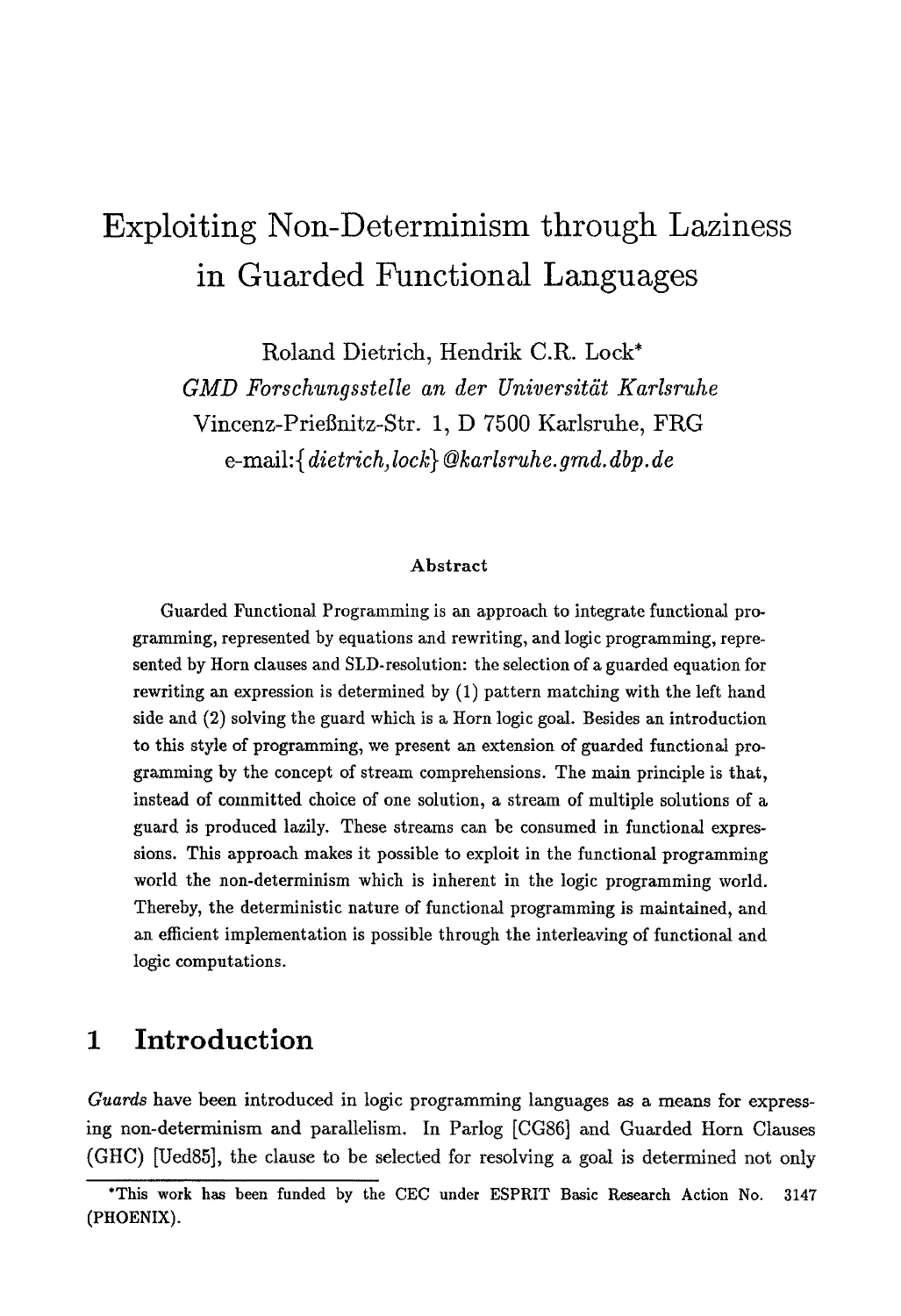by unification with clause heads but also by parallel processing of guards of clauses. The guards themselves are goals, too. The first clause whose guard succeeds is (nondeterministically) selected; all other clauses are discarded *(committed choice).* The general idea of guards as a means to express non-deterministic control was first shown through Dijkstras *guarded commands* [Dij75].

If we introduce this concept to equation-based functional programming languages, we obtain the notion of *guarded equations* and *guarded term rewriting.* If guards still remain Horn logic goals which can be solved w.r.t, a Horn logic program, the guards constitute a call interface from the functional programming world to the logic programming world, and one achieves an integration of functionaI and logic programming *(guarded functional programming, GFP).* A guarded equation can be applied to a ground expression if (1) pattern matching with the left hand side succeeds and (2) the guard is satisfiable. Communication between the functional and logical world is established in a natural manner by means of the term universe which is common to both paradigms, and sharing of logical variables. An example of such a guarded functional language is *Guarded Term ML* (GTML) [Loc88] which, as well as guarded term equations, incorporates  $\lambda$ -expressions and higher order functions.

The most striking advantage of GFP is that the functional and logic worlds are kept strongly separated. This enables the direct use of efficient implementation techniques available for both paradigms (e.g. [War83, Pey87]). One needs not cope with the enormous efficiency problems of more unified approaches based on equational logic and narrowing (see [Höl89, Boc90] for an overview).

On the other hand, this conceptual separation of functional and logic prgramming within one framework gives rise to some compatibility problems concerning data and control flow between the worlds: the evaluation of guards may involve logical variables, backtracking, and multiple solutions (or non-determinism), which axe incompatible with functional programming. Furthermore, higher order functional programming is incompatible with the logic world.

In GTML, a "brute force" solution to these problems has been taken: the left hand sides of guarded equations and the solution of guards are tried in textual order, and whenever both succeed, the remaining equations as well as additional solutions of the guard are discarded. Thus, the committed choice principle of Parlog and GHC has been adopted replacing parallelism and non-determinism by textual order. Dataflow of non-ground terms to variables of functional expressions and instantiation of logical variables occuring in guards with higher order expressions are simply "forbidden" (i.e. the resulting expressions are undefined). GTML is therefore purely deterministic: every expression evaluates to a unique value (or it is undefined).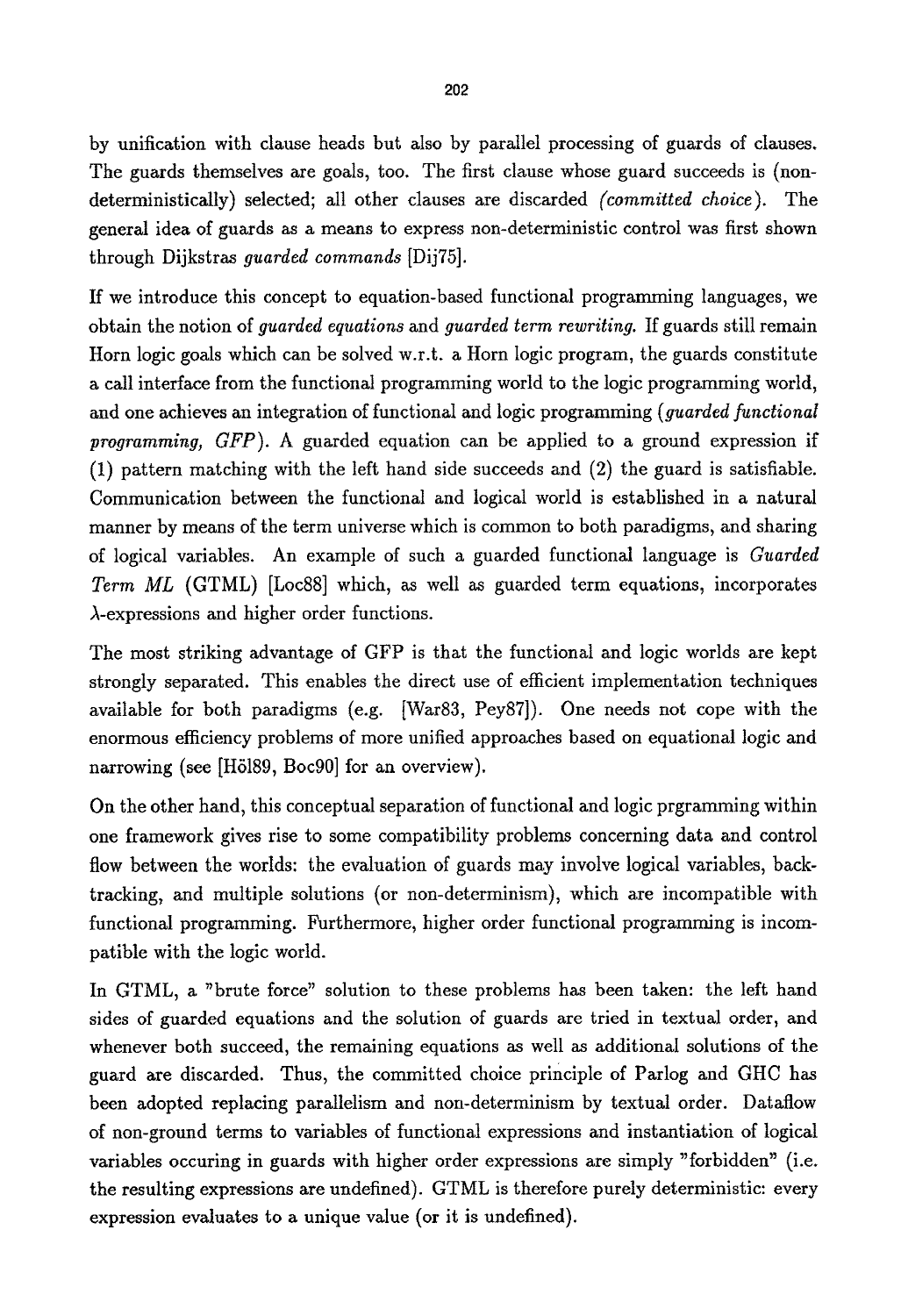In this paper, we propose a solution to one part of the problems outlined above: for guarded functional programming, we show how non-determinism caused by multiple solutions of guards can be made available in the functional world by means of streams of solutions which are evaluated lazily. We characterize the resulting language as *guarded functional programming with lazy streams* (GFP\*).

Guarded functional programming with lazy streams is non-deterministic, not in the sense that an expression can be evaluated to more than one value, but in the sense that it can be evaluated to a stream of values. The non-determinism lies in the unspecified order in which the values occur in this stream. Lazy evaluation ensures that if only one value is needed only one is produced, and that one is able to cope with expressions yielding infinitely many solutions. Moreover, the functional and logic worlds are still strongly separated which is one of the most important benefits of this approach to functional logic programming.

In the next section we introduce the concept of guarded term rewriting as a model for guarded functional programming (GFP). In section 3 we show how GFP can be extended to exploit non-determinism of guards by lazy streams in GFP\*. For both languages, GFP and GFP\*, we define a reduction semantics and an evaluation function. Finally, references to related work, conclusions, and future work are given in section 4 and section 5, respectively.

# **2 Guarded Functional Programming (GFP)**

*Notations.* Throughout this paper, E denotes a signature of *function symbols* with arity  $(f/n \in \Sigma, n \ge 0)$ ,  $\Pi$  a signature of *predicate symbols* with arity  $(p/n \in \Pi, n \ge 0)$ , and V denotes an (infinite) set of *variables*  $(x, z, y \in V)$ . The set of *ground terms* over  $\Sigma$ and the set of *(free)* terms over  $\Sigma$  and V are denoted by  $T_{\Sigma}$  and  $T_{\Sigma}(V)$ , respectively. For  $t \in T_{\Sigma}(V)$ ,  $var(t)$  denotes the set of variables occuring in t.

The set of *occurences* of a term t is denoted by  $Occ(t)$ . Occurences of terms are usually denoted by sequences of natural numbers specifying access paths to the respective subterms. For  $u \in Occ(t)$ ,  $t/u$  denotes the subterm of t at occurence u and  $t[u \leftarrow s]$ denotes  $t$  where the subterm of  $t$  at occurence  $u$  is replaced by the term  $s$ . The relation  $\leq$  on occurences denotes the usual prefix order on sequences of natural numbers. ( $u < v$ iff u is a prefix of  $v$ ).

The set of *substitutions* on  $T_{\Sigma}(V)$ , i.e. mappings which define the replacement of variables by terms, is denoted by  $S_{\Sigma}(V)$ . The set of *ground substitutions* which always replace variables by ground terms is denoted by  $S_{\Sigma}$ .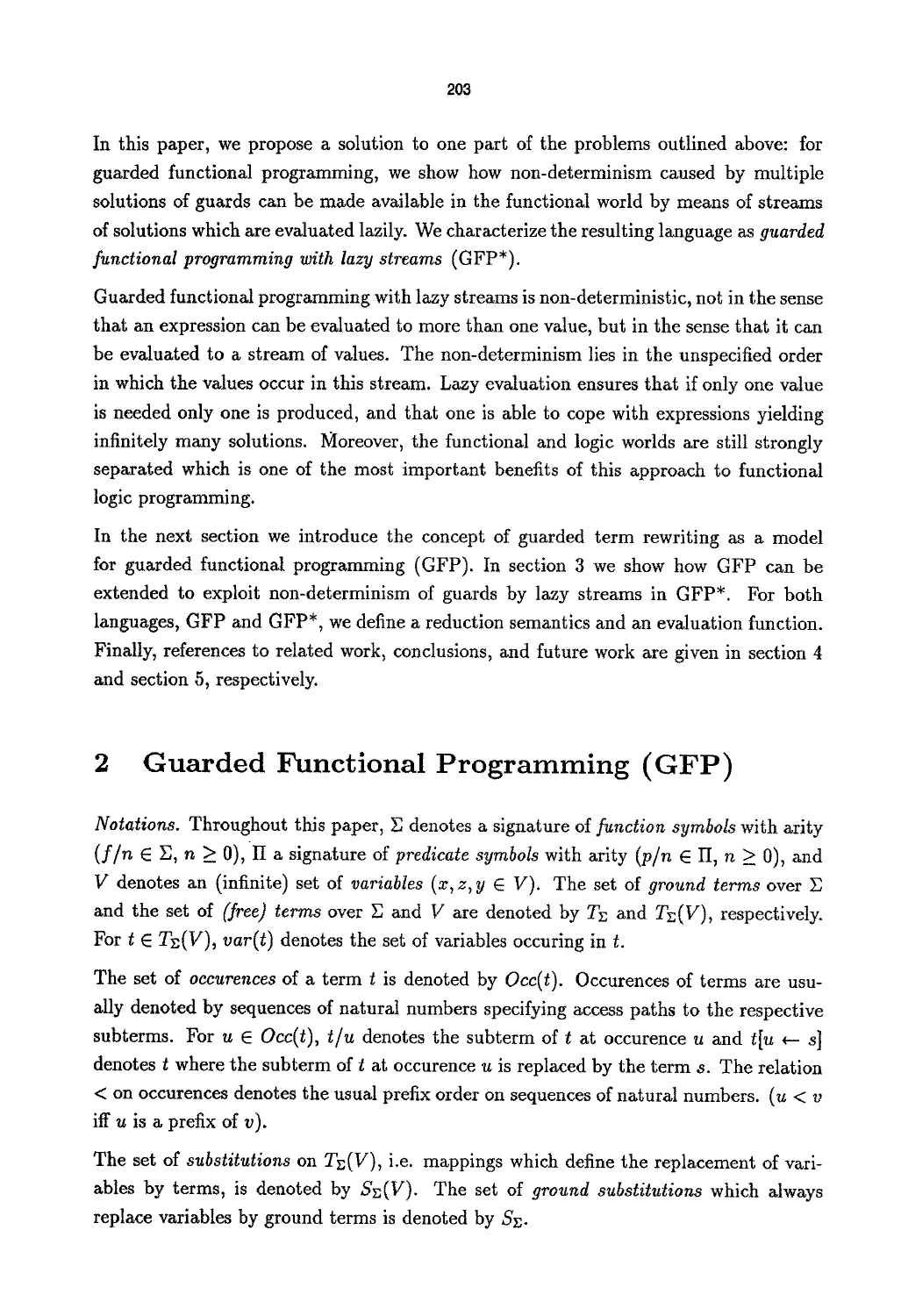An *atom* is of the form  $p(t_1, \ldots, t_n)$  where  $p/n \in \Pi$  and  $t_i \in T_{\Sigma}(V)$  ( $t_i \in T_{\Sigma}$  for *ground atoms*). We denote the set of all atoms or ground atoms over  $\Pi$  and  $\Sigma$  by  $A_{\Pi,\Sigma}(V)$  and  $A_{\Pi,\Sigma}$ , respectively. A *goal* is a conjunction of atoms. The set of all goals is denoted by  $G_{\Pi,\Sigma}(V)$  ( $G_{\Pi,\Sigma}$  for *ground goals*). We denote goals by  $\Leftarrow A_1,\ldots,A_n$  ( $A_i \in A_{\Pi,\Sigma}, n \geq 0$ ).

Definition 1 (Horn logic programs.) A *(Itorn) logic program £* is a set of *definite clauses* 

$$
A_0 \Leftarrow A_1, \ldots, A_n
$$

where  $A_i \in A_{\Pi,\Sigma}(V)$ ,  $n \geq 0$ .

We say that a goal  $G \in G_{\Pi,\Sigma}(V)$  succeeds with  $\tau \in S_{\Sigma}(V)$   $(G \vdash_{\mathcal{L}} \tau)$ , iff G can be derived to the empty goal by SLD-resolution with the answer substitution  $\tau$ . D

Throughout the paper, we abstract from the execution of Horn logic programs by SLDresolution, and we assume the relation  $\vdash_{\mathcal{L}}$  to be given. See [Llo84] for details.

Definition 2 (Guarded Functional Programs) A *guarded functional program(GFP*program for short) is a pair  $\mathcal{P} = \langle \mathcal{L}, \mathcal{E} \rangle$  such that

- $\mathcal L$  is a Horn logic program and
- $\bullet$   $\mathcal E$  is a set of *guarded equations*

$$
l \mathbin{[} G = r
$$

where  $l, r \in T_{\Sigma}(V), G \in G_{\Pi,\Sigma}(V)$ , and  $var(r) \subseteq var(l) \cup var(G)$ . G is called the *guard* of the equation, *l* the left hand side, and *r* the right hand side.

 $\Box$ 

Informally, the semantics of a guarded equation  $l \parallel G = r$  is as follows: l and r are equal if the guard G succeeds w.r.t, the related Horn logic program.

Formally, a ground term or expression can be rewritten to another expression w.r.t. a GFP-program, according to the rewrite relation described below. The normalforms w.r.t, this relation can be considered as the value or the *meaning* of an expression w.r.t. a GFP-program. That is, the *guarded term rewriting relation* constitutes a reduction semantics for GFP-programs.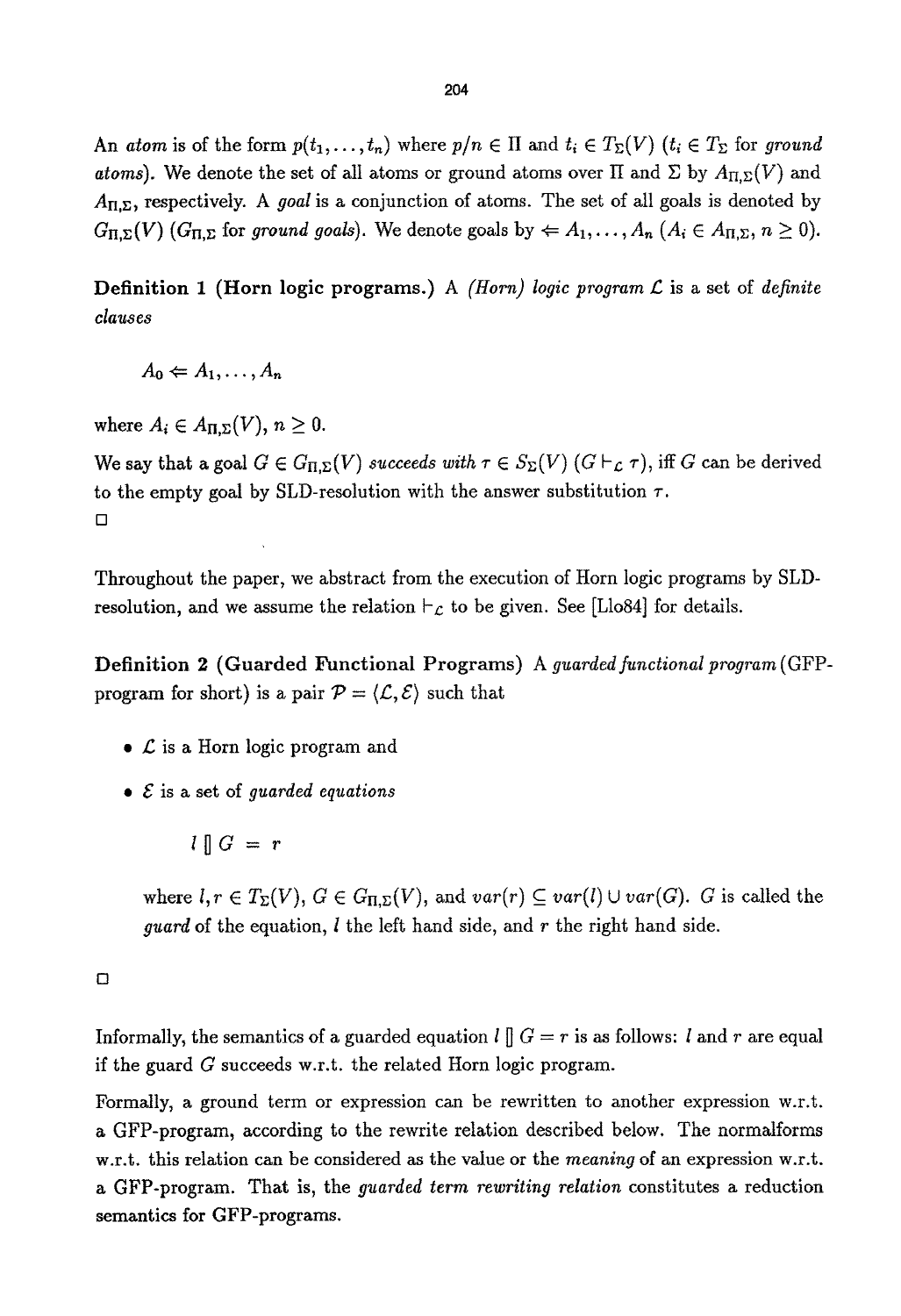**Definition 3 (Guarded Term Rewriting)** A GFP-program  $\mathcal{P} = \langle \mathcal{L}, \mathcal{E} \rangle$  defines a rewrite relation  $\longrightarrow_{\mathcal{P}}$  on  $T_{\Sigma}$  as follows:

 $s \longrightarrow_{\mathcal{P}} t$  iff there are  $u \in Occ(s), l \parallel G = r \in \mathcal{E}$ , and  $\sigma \in S_{\Sigma}, \tau \in S_{\Sigma}(V)$ such that (1) *s/u = at,*  (2)  $\sigma G \vdash_{\mathcal{L}} \tau$  such that  $\tau \sigma r \in T_{\Sigma}$ , (success of guard)  $(3)$   $t = s[u \leftarrow \tau \sigma r]$ *(pattern match) (replacement)* 

A term  $t \in T_{\Sigma}$  is called a *P*-normalform of  $s \in T_{\Sigma}$  iff  $s \xrightarrow{*} p t$  and there is no  $t' \in T_{\Sigma}$ . such that  $t \longrightarrow_{\mathcal{P}} t'$ , where  $\rightarrow_{\mathcal{P}}$  is the reflexive and transitive closure of  $\rightarrow_{\mathcal{P}}$ .  $\Box$ 

**Example 1.** The following GFP-program  $\mathcal{P}_1 = \langle \mathcal{L}_1, \mathcal{E}_1 \rangle$  consists of a logic program which defines an *append-predicate* on lists and a guarded equation defining a function *split* which splits a list into two parts, *split* is defined using the *append* predicate as a guard.

$$
\mathcal{L}_1: \text{ append}([], L, L).
$$
\n
$$
\text{append}([X|L1], L2, [X|L3]) \Leftarrow \text{append}(L1, L2, L3).
$$
\n
$$
\mathcal{E}_1: \text{split}(L) \parallel \text{append}(L1, L2, L) = (L1, L2)
$$

 $\Box$ 

When applying a guarded equation, data flow can take place from the left hand side to the guard (caused by the pattern match substitution), from the left hand side to the right hand side (also caused by the pattern match substitution), and from the guard to the right hand side (caused by the answer substitution computed for the success of the guard).

Note that we restrict the answer substitutions for the success of guards to those which are ground on the variables of the right hand sides of a guarded equation because we do not want to deal with logical variables in functional expressions. Pattern match substitutions are ground anyway, because the expressions to be reduced are ground.

In general, an expression has more than one normalform w.r.t, a GFP-program, since guards can have more than one answer substitution. For example, the expression *split*([1,2]) has three  $\mathcal{P}_1$ -normalforms: ([], [1,2]), ([1], [2]), and ([1,2], []). That is, the function *split* is non-deterministic, in other words, the relation  $\longrightarrow_{\mathcal{P}}$  is not confluent.

The non-determinism of expressions causes some problems for the functional part of GFP. Consider the following example: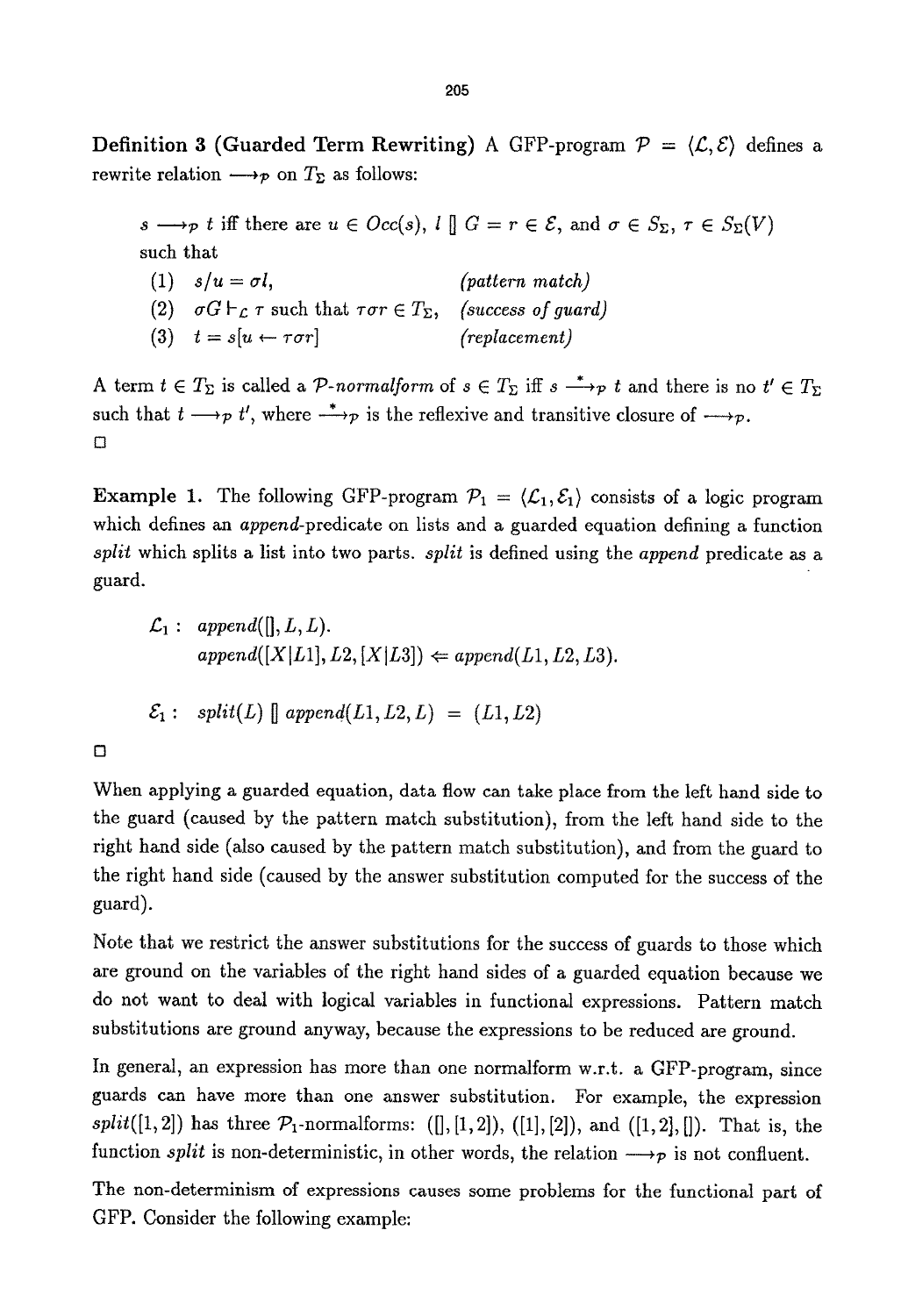**Example 2.** Let  $\mathcal{P}_2$  be the GFP-program  $\langle \mathcal{L}_1, \mathcal{E}_1 \cup \mathcal{E}_2 \rangle$  where

$$
\mathcal{E}_2: \quad eq \text{ } split(L) = \quad if \quad length(f \text{ } st(split(L))) = length(\text{ } sub(f \text{ } split(L)))
$$
\n
$$
then \quad split(L)
$$
\n
$$
else \ ([],[]).
$$
\n
$$
length([]) = 0.
$$
\n
$$
length([X|L]) = 1 + length(L).
$$
\n
$$
fst((X, Y)) = X.
$$
\n
$$
snd((X, Y)) = Y.
$$

The function *eq.split* is intended to split a list into two parts with equal length if possible, otherwise it should return a pair of empty lists.<sup>1</sup>  $\Box$ 

With respect to the reduction semantics, the meaning of the split function covers its intended meaning. That is, whenever a list can be split into two lists of equal length, the corresponding pair of lists is a  $\mathcal{P}_2$ -normalform of the original list. For example,

 $eq\_split([1,2]) \xrightarrow{\ast}_{\mathcal{P}_2} ([1],[2])$ 

But the formal meaning specifies also the result  $( \| , \| )$  and even  $( \| , [ 1, 2] )$  or  $( [ 1, 2] , \| )$  as a correct output. This is because the three occurences of *split(L)* in the right hand side of the *eq\_split-equation* can be rewritten independently at all occurences (see above). If the language is extended to allow sharing of expressions by means of local definitions, the situation would be slightly improved, but still unsatisfying. For example, replacing the *eq.zplit-equation* in Example 2 by the following equation

$$
eq.split(L) = let (L1, L2) = split(L) in
$$
  
\n
$$
if length(L1) = length(L2)
$$
  
\n
$$
then (L1, L2)
$$
  
\n
$$
else ([], []).
$$

would still imply two possible solutions for the expression *eq\_split([1,* 2]), namely ([1], [2]) and  $([] , []$ .

Thus, *computing* the values of an expression needs backtracking even in functional expressions in order to be complete w.r.t, the reduction semantics. A backtracking semantics in the sense of Prolog would provide one solution of a guard after another. In

<sup>1</sup>We consider elementary functions like arithmetic, list constructors and if-then-else to be "built-in" and do not define them equationally here.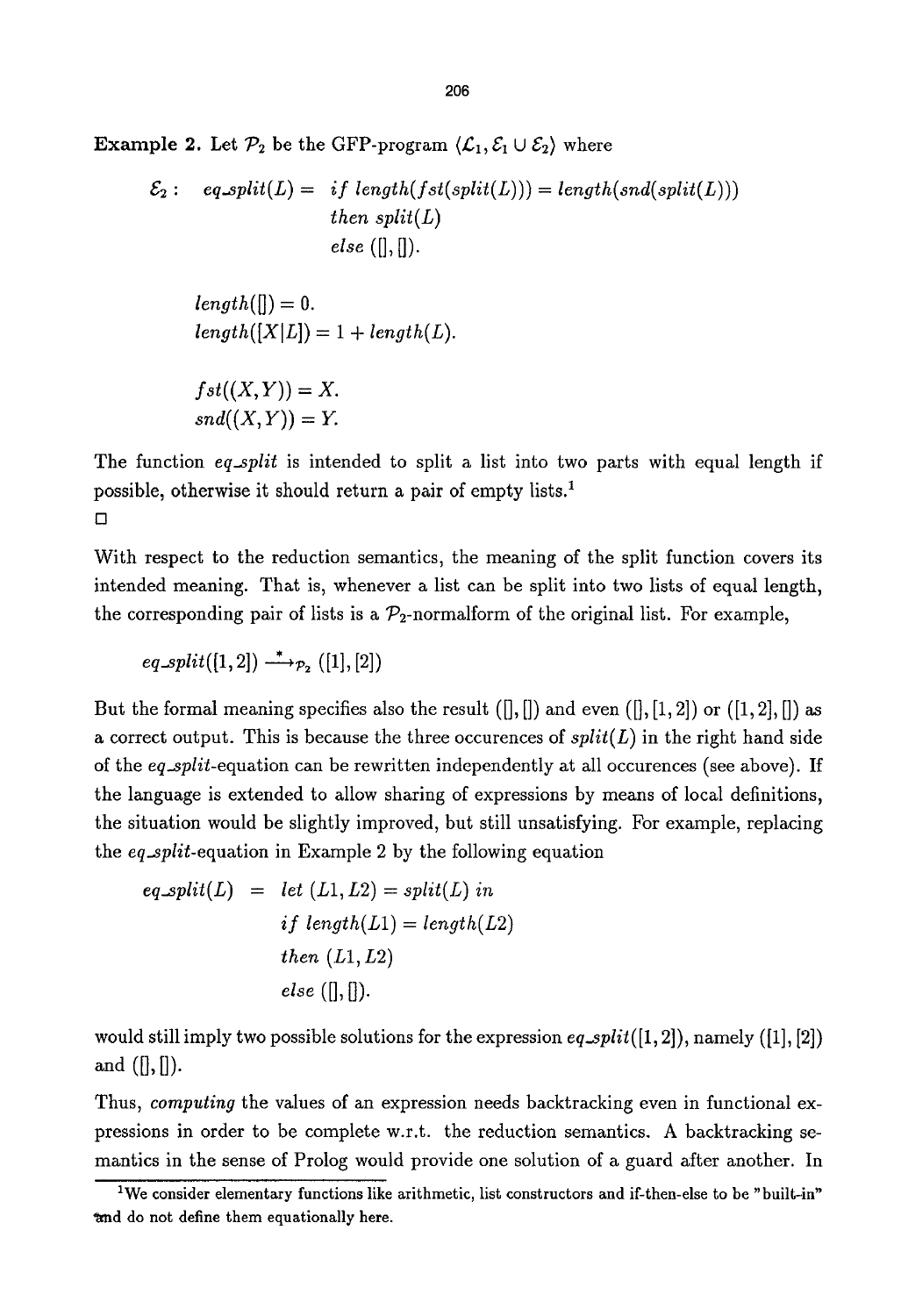order to consider all possible solutions of a functional expression, backtracking must even affect the functional computations.

207

In summary, the functional nature of the functional sublanguage of GFP is destroyed when we allow unrestricted use of the non-determinism and backtracking provided by the logic sublanguage. The advantages of the approach as stated in the introduction, namely a separation of the functional and logic worlds which enables efficient implementation, is lost.

In the language Guarded Term ML (GTML) [Loc88, Loc89], this problem has been solved pragmatically by imposing a fixed evaluation strategy: equations are tried for pattern matching in textual order. If this is successful, the guard is evaluated w.r.t, the logic part using the usual Prolog derivation strategy, i.e. depth first search resolving leftmost atoms of goals first. Whenever a guard succeeds, all other choices are committed (other solutions of guards as well as other applicable equations). This evaluation strategy is expressed by the evaluation function presentend in Definition 4 below. In this definition, we abstract from the search strategy for the Horn logic part of GFP, we only assume the existence of a function *solvec* which outputs for any goal an (arbitrary but deterministically computed) correct answer substitution for the goal w.r.t.  $P$ . In GTML, the Horn logic part is identical to Prolog.

**Definition 4 (Evaluation Function for GFP)** Let  $\mathcal{P} = \langle \mathcal{L}, \mathcal{E} \rangle$  be a GFP program such that  $\mathcal{E} = \{l^i \mid G^i = r^i \mid 1 \leq i \leq n\}$  is an ordered set of guarded equations. The function  $eval_{\mathcal{P}}: T_{\Sigma} \longrightarrow T_{\Sigma}$  is defined by

$$
eval_{\mathcal{P}}(s) = eval_{\mathcal{P}}(t) \text{ iff } \exists l^{i} \parallel G^{i} = r^{i} \in \mathcal{E} \exists u \in Occ(s) \exists \phi \in S_{\Sigma}(V):
$$

$$
(1) \quad apply_{\mathcal{P}}(s, u, l^{t} \parallel G^{i} = r^{i}, \phi) \ \wedge \ t = s[u \leftarrow \phi r^{i}] \ \wedge
$$

(2)  $\forall v \in Occ(t): [v < u \Rightarrow \forall j \in \{1, ..., n\} \forall \rho \in S_{\Sigma}(V):$  $\neg apply(s, v, l^j \rvert \rvert G^j = r^j, \rho)] \wedge$ 

(3) 
$$
\forall j \in \{1, ..., k-1\} \forall \rho \in S_{\Sigma}(V) : \neg apply_{\mathcal{P}}(s, u, l^{j} \rvert G^{j} = r^{j}, \rho)
$$

 $eval_{\mathcal{P}}(s) = s$  otherwise.

where for  $s \in T_{\Sigma}$ ,  $u \in Occ(t)$ ,  $k \in \{1, ..., n\}$ , and  $\tau \in S_{\Sigma}(V)$ 

$$
apply_{\mathcal{P}}(s, u, l^k \parallel G^k = r^k, \phi) \text{ iff } \exists \tau \in S_{\Sigma}(V), \sigma \in S_{\Sigma} :
$$
  

$$
s/u = \sigma l^k \land solve_{\mathcal{L}}(\sigma G) = \tau \land \phi = \tau \sigma \land \phi r^k \in T_{\Sigma}
$$

and the function  $solve_{\mathcal{L}} : G_{\Pi,\Sigma}(V) \longrightarrow S_{\Sigma}(V)$  satisfies for all  $G \in G_{\Pi,\Sigma}(V)$ :

$$
solve_{\mathcal{L}}(G) = \tau \Rightarrow G \vdash_{\mathcal{L}} \tau .
$$

*r~*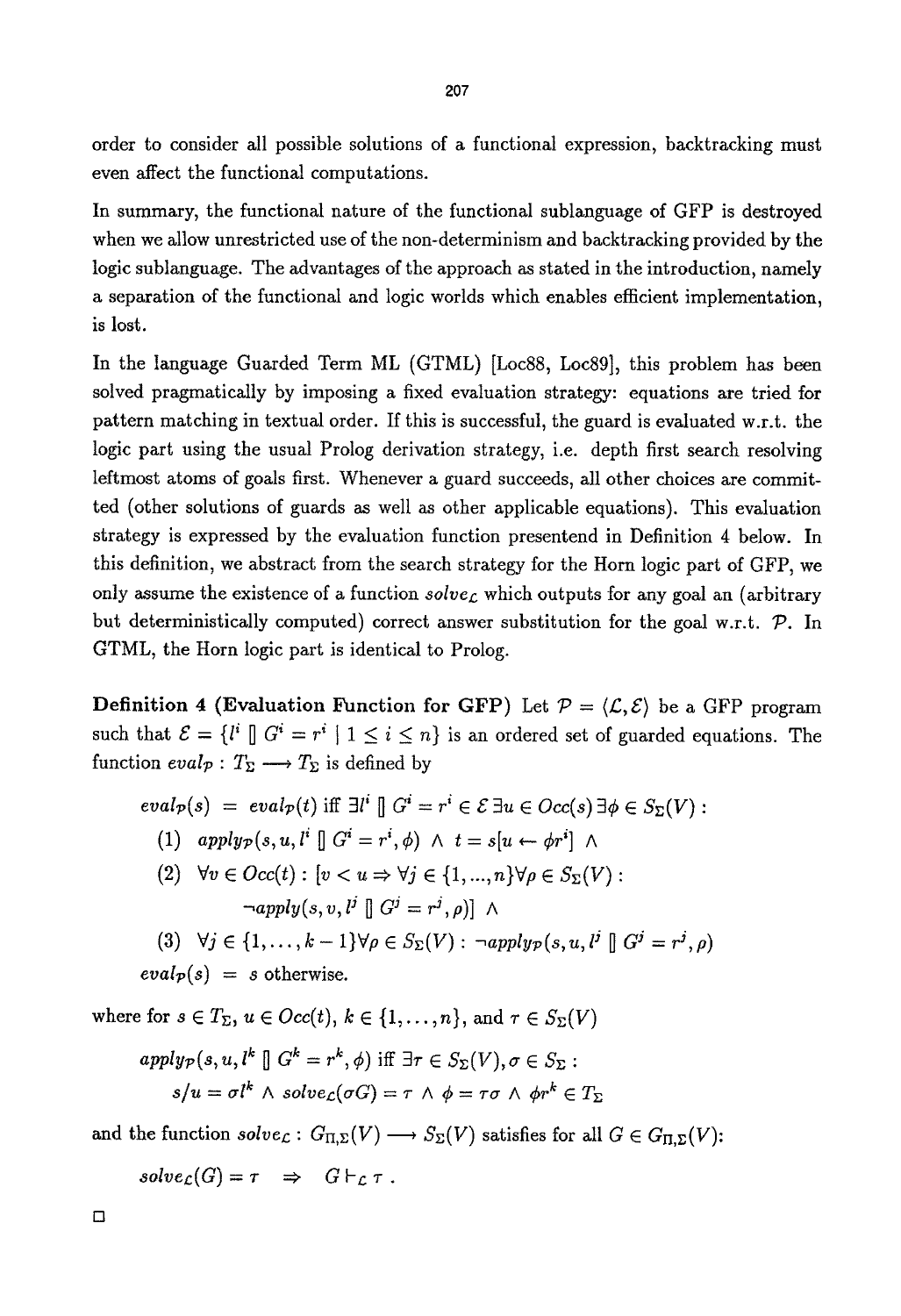The conditions (1) - (3) occuring in the first *eval*<sub>p</sub> equation mean that (1) there is an guarded equation which is applicable, (1) there is no larger occurence (i.e. no subexpression) where an equation is applicable *(outermost rewriting),* and no equation with a smaller index is applicable at the same occurence *(minimality).* The conditions on the function  $solve_{\mathcal{L}}$  applied to a goal G ensure that every substitution computed is a correct answer substitution for  $G$  (correctness). It is not required that whenever there is a correct answer substitution for  $G$ , one of these answer substitutions is computed. In GTML a standard Prolog interpreter is used to implement such a function: the first solution for G delivered by the interpreter is taken as the result of  $solve_{\mathcal{L}}(G)$ . In particular, this means that an evaluation is undefined if the first solution of a guard instantiates variables of the right hand side with non-ground terms.

From the definition of the *apply<sub>p</sub>*-predicate and the conditions for the  $solve_c$ -function it is obvious that the *eval*<sub>p</sub>-function is correct w.r.t. the reduction semantics:

**Theorem 5** Let P be a GFP program and  $s, t \in T_{\Sigma}$ . If  $eval_{\mathcal{P}}(s) = t$  then t is a P*normalform of s. []* 

Because of the commited choice principle realized in the *apply<sub>p</sub>* predicate, *eval<sub>p</sub>* is not complete. For example, with the Prolog derivation strategy for Horn logic programs we have

$$
eval_{\mathcal{P}_2}(eq\_split([1,2])) = ([], []).
$$

For the reasons discussed above, we do *not* even want to be complete, that is we do not want to introduce backtracking when evaluating functional expressions. On the other hand, it would be an advantage, if we could exploit the power of non-determinism in the functional world instead of just ignoring it. For example, we would like to be able to select the "right" normalforms of a *split-expression* when evaluating an *eq..spIit*expression (namely those which split into two lists of equal length).

# **3 GFP and Stream Producers (GFP\*)**

In the previous section, we have discussed the problem of how to exploit non-determinism, i.e. multiple solutions of guards, in GFP-programs without introducing non-determinism into functional expressions. This problem can be solved by means of *streams* of values which collect the (multiple) solutions of guards. These streams can be consumed deterministically in the functional world. A lazy evaluation strategy enables dealing with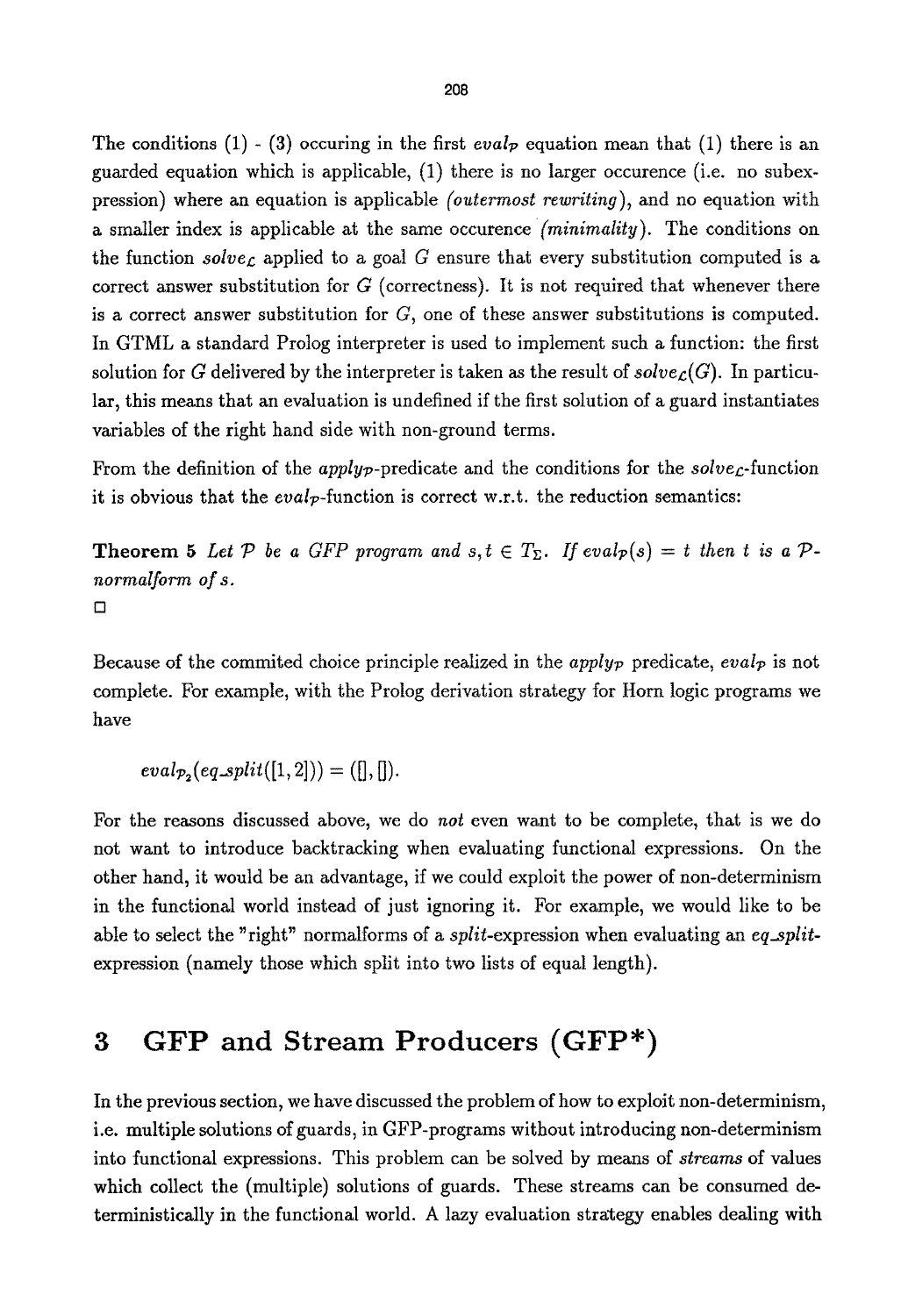infinite streams, i.e. infinitely many solutions of a goal. Furthermore, lazy evaluation of streams ensures that no unnecessary or unwanted solutions of guards are computed.

Throughout this section, the signature  $\Sigma$  is defined to contain a nullary and a binary function symbol for constructing streams. We streams as:

<> (the empty stream) and

 $\langle a : s \rangle$  (a stream with first element a followed by a stream s).

In principle, there is no difference between lists and streams. We distinguish them only for pragmatic reasons.

Definition 6 (GFP with Streams) A *GFP-program with streams* (GFP\* - program for short) is a pair  $P = \langle \mathcal{L}, \mathcal{E} \rangle$  such that

- $\mathcal L$  is a Horn logic program, and
- $\mathcal E$  is a set of equations which are either guarded equations (cf. Definition 2) or *stream producers* of the form

$$
l =
$$

where  $l, r \in T_{\Sigma}(V), G \in G_{\Pi,\Sigma}(V)$  and  $var(r) \subseteq var(l) \cup var(G)$ . The right hand side of a stream producer is called a *stream comprehension.* We denote the set of all stream comprehensions w.r.t.  $\Pi$  and  $\Sigma$  by  $SC_{\Pi,\Sigma}$  (which is isomorphic to the cartesian product  $T_{\Sigma}(V) \times G_{\Pi,\Sigma}(V)$ .

 $\Box$ 

To define a reduction semantics for GFP\*-programs, we must explain how to apply stream producers and how to rewrite stream comprehensions. Informally, a stream producer  $l = r \mid G > \text{can}$  be applied to a ground term t if l matches a subterm of t and the subterm is replaced by the stream comprehension, where the matching substitution has been applied to r and G. A stream comprehension  $\langle r \nvert | G \rangle$  rewrites to a stream of all terms  $\tau t$  such that  $\tau$  is a correct answer substitution for G which makes  $t$  ground. This cannot be expressed by pure term rewriting. Therefore, we introduce a rewriting operator  $\Longrightarrow$ <sub>c</sub> which reduces stream comprehensions to streams w.r.t. a Horn logic program  $\mathcal{L}$ .

**Definition 7 (Reduction Semantics for GFP\*)** Let  $\mathcal{P} = \langle \mathcal{L}, \mathcal{E} \rangle$  be a GFP\*-program such that  $\mathcal{E} = \mathcal{E}_g \oplus \mathcal{E}_s$  where  $\mathcal{E}_g$  contains only guarded equations and  $\mathcal{E}_s$  contains only stream producers. The relation  $\Rightarrow \phi \subseteq T_{\Sigma} \cup SC_{\Pi,\Sigma} \times T_{\Sigma}$  is defined by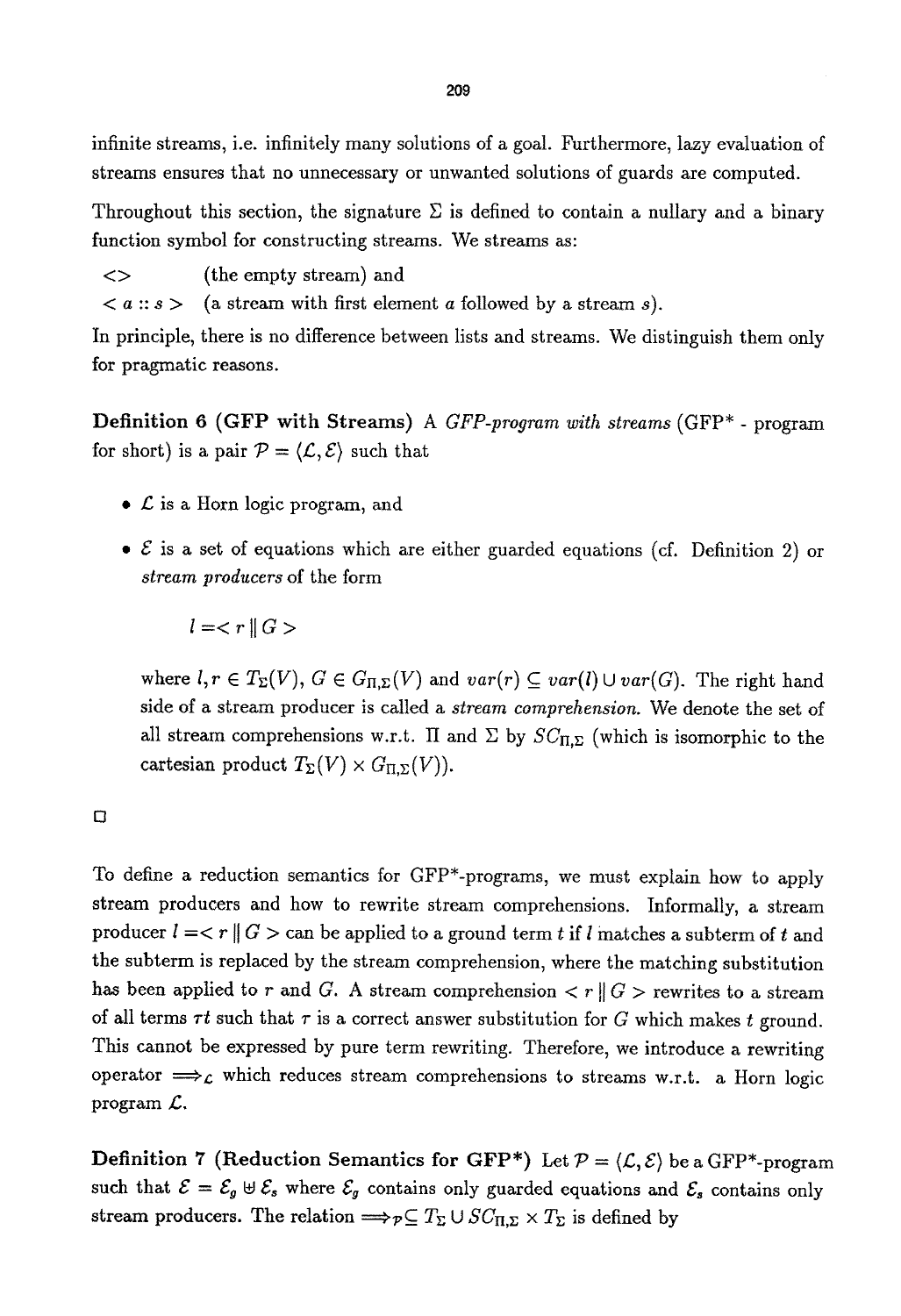$\Rightarrow p = \rightarrow p_0 \cup \Rightarrow \varepsilon$ ,  $\cup \Rightarrow \varepsilon$ 

where for  $t, t_i \in T_\Sigma, r, l \in T_\Sigma(V)$ , and  $G \in G_{\Pi,\Sigma}(V)$ 

- *(guarded term rewriting)*   $\mathcal{P}_0 = \langle \mathcal{L}, \mathcal{E}_g \rangle$  is a GFP-program, i.e.  $\longrightarrow_{\mathcal{P}_0}$  is the guarded term rewriting relation (cf. Definition 3)
- *(application of stream producers)*   $t \Longrightarrow_{\mathcal{E}_t} t[u \leftarrow <\sigma r \, || \, \sigma G> ]$  iff  $\exists u \in Occ(t), \, \exists l= \in \mathcal{E}_s$ :  $t/u=\sigma l$
- *(rewriting of stream comprehensions)*   $\langle \mathbf{r} | | G \rangle \Longrightarrow_{\mathcal{L}} \langle t_1, t_2, \ldots \rangle$  iff
	- (1) If  $G \vdash_{\mathcal{L}} \tau$  then  $\exists i : \sigma r = t_i$  (completeness)
	- (2)  $\forall i \exists \tau : t_i = \sigma r \wedge G \vdash_{\mathcal{L}} \tau$  (soundness).

A term  $t \in T_{\Sigma}$  is called a *P*-normalform of  $s \in T_{\Sigma}$  iff  $s \stackrel{*}{\Longrightarrow} p t$  and there is no  $t' \in T_{\Sigma}$ . such that  $t \Longrightarrow_{\mathcal{P}} t'$  where  $\stackrel{*}{\Longrightarrow}_{\mathcal{P}}$  is the reflexive and transitive closure of  $\Longrightarrow_{\mathcal{P}}$ .  $\Box$ 

Note that the relation  $\Rightarrow$  still models non-deterministic rewriting: the order in which values occur in streams is not specified. The completeness and soundness conditions ensure that every solution of the goal of a stream comprehension is represented in the stream and that every value occuring in the stream corresponds to a solution of the goal. Because the guarded term rewriting relation is only defined on ground terms, rewriting of non-ground stream elements is undefined.

**Example 3.** Let  $\mathcal{P}_3$  be the GFP\*-program  $(\mathcal{L}_1, \mathcal{E}_3)$  where  $\mathcal{L}_1$  is defined as in Example 1 and

 $\mathcal{E}_3:$  split(L) = < (L1, L2) || append(L1, L2, L) >.

 $eq\_split(L) = eqs(split(L)).$ 

 $eqs(<>)$  = ([, []).  $eqs(*L*1, *L*2):: S>) = if length(*L*1) = length(*L*2)$  $then (L1, L2)$ *else eqs(S).* 

 $length($  $|) = 0.$  $length([X|L]) = 1 + length(L).$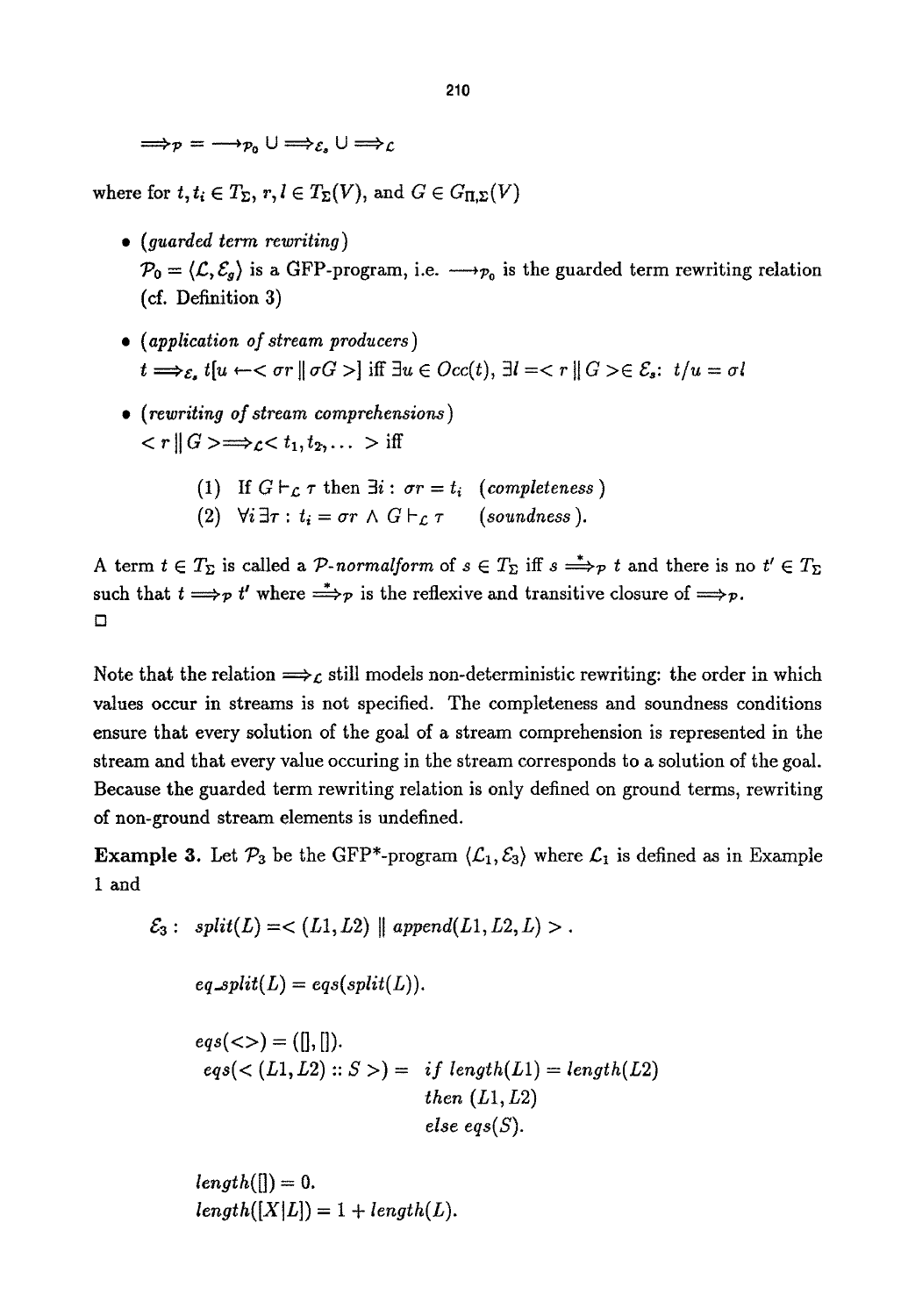In contrast to Example 1, the function *split as* defined here no longer produces just *one* possible splitting of a list (cf. Example 1), but generates all possible splittings as a stream of pairs of lists. The function *eq\_split* initiates the production of this stream and directs it to the function *eqs,* which selects the first pair of equal length if there is one. If there is none, it returns a pair of empty lists. I3

The following definition extends the evaluation function for GFP-programs *(evalp)* presented in Definition 4 to a correct evaluation function  $eval_p^*$  for GFP-programs in a straightforward manner. It still realizes outermost rewriting and minimality, but it no longer discards multiple solutions of goals if they occur in stream comprehensions.

**Definition 8 (Evaluation Function for GFP\*)** Let  $\mathcal{P} = \langle \mathcal{L}, \mathcal{E} \rangle$  be a GFP\*-program such that  $\mathcal{E} = \{e^i \mid 1 \leq i \leq n\}$  is an ordered set of equations where  $e^i$  is either a guarded equation or a stream producer. The function  $eval_p^*: T_{\Sigma} \cup SC_{\Pi,\Sigma} \longrightarrow T_{\Sigma}$  is defined as follows:

$$
eval_{\mathcal{P}}^{\ast}(s) = eval_{\mathcal{P}}^{\ast}(t) \text{ iff } \exists k \in \{0, \dots n\} \exists u \in Occ(s) \exists \phi \in S_{\Sigma}(V):
$$
\n
$$
(1) \quad apply_{\mathcal{P}}^{\ast}(s, u, e^{k}, \phi) \land t = replace_{\mathcal{P}}^{\ast}(s, u, e^{k}, \phi) \land
$$
\n
$$
(2) \quad \forall v \in Occ(t): [v < u \Rightarrow \forall j \in \{1, \dots, n\} \forall \tau \in S_{\Sigma}(V): \neg apply_{\mathcal{P}}^{\ast}(s, v, e^{j}, \tau)] \land
$$
\n
$$
(3) \quad \forall j \in \{1, \dots, k-1\} \forall \tau \in S_{\Sigma}(V): \neg apply_{\mathcal{P}}^{\ast}(s, u, e^{j}, \tau)
$$

 $eval_{\mathcal{P}}^{*}(s) = s$  otherwise,

where

$$
apply_{\mathcal{P}}^{*}(s, u, l \mid G = r, \phi) \text{ iff}
$$
  
\n
$$
\exists \sigma \in S_{\Sigma} \exists \tau \in S_{\Sigma}(V) : s/u = \sigma l \land solve_{\mathcal{L}}(\sigma G) = \tau \land \phi = \tau \sigma \land \phi \tau \in T_{\Sigma}
$$
  
\n
$$
apply_{\mathcal{P}}^{*}(s, u, l = \langle r \mid G \rangle, \sigma) \text{ iff}
$$
  
\n
$$
\sigma \in S_{\Sigma} \land s/u = \sigma l
$$
  
\n
$$
apply_{\mathcal{P}}^{*}(s, u, e^{0}, id_{S_{\Sigma}(V)}) \text{ iff}
$$
  
\n
$$
\exists l \in T_{\Sigma}(V) \exists G \in G_{\Pi, \Sigma}(V) : s/u = \langle l \mid G \rangle
$$

and

$$
replace_{\mathcal{P}}^{*}(s, u, l \parallel G = r, \phi) = t \text{ iff}
$$
\n
$$
s/u \in T_{\Sigma} \land t = [u \leftarrow \phi r]
$$
\n
$$
replace_{\mathcal{P}}^{*}(s, u, l = < r \parallel G >, \sigma) = t \text{ iff}
$$
\n
$$
s/u \in T_{\Sigma} \land t = s[u \leftarrow < \sigma r \parallel \sigma G >]
$$
\n
$$
replace_{\mathcal{P}}^{*}(s, u, e^{0}, id_{S_{\Sigma}(V)}) = t \text{ iff}
$$
\n
$$
\exists l \in T_{\Sigma}(V) \exists G \in G_{\Pi, \Sigma}(V) : s/u = < l \parallel G > \land t = s[u \leftarrow solve_{\mathcal{L}}^{*}(< r, G >)].
$$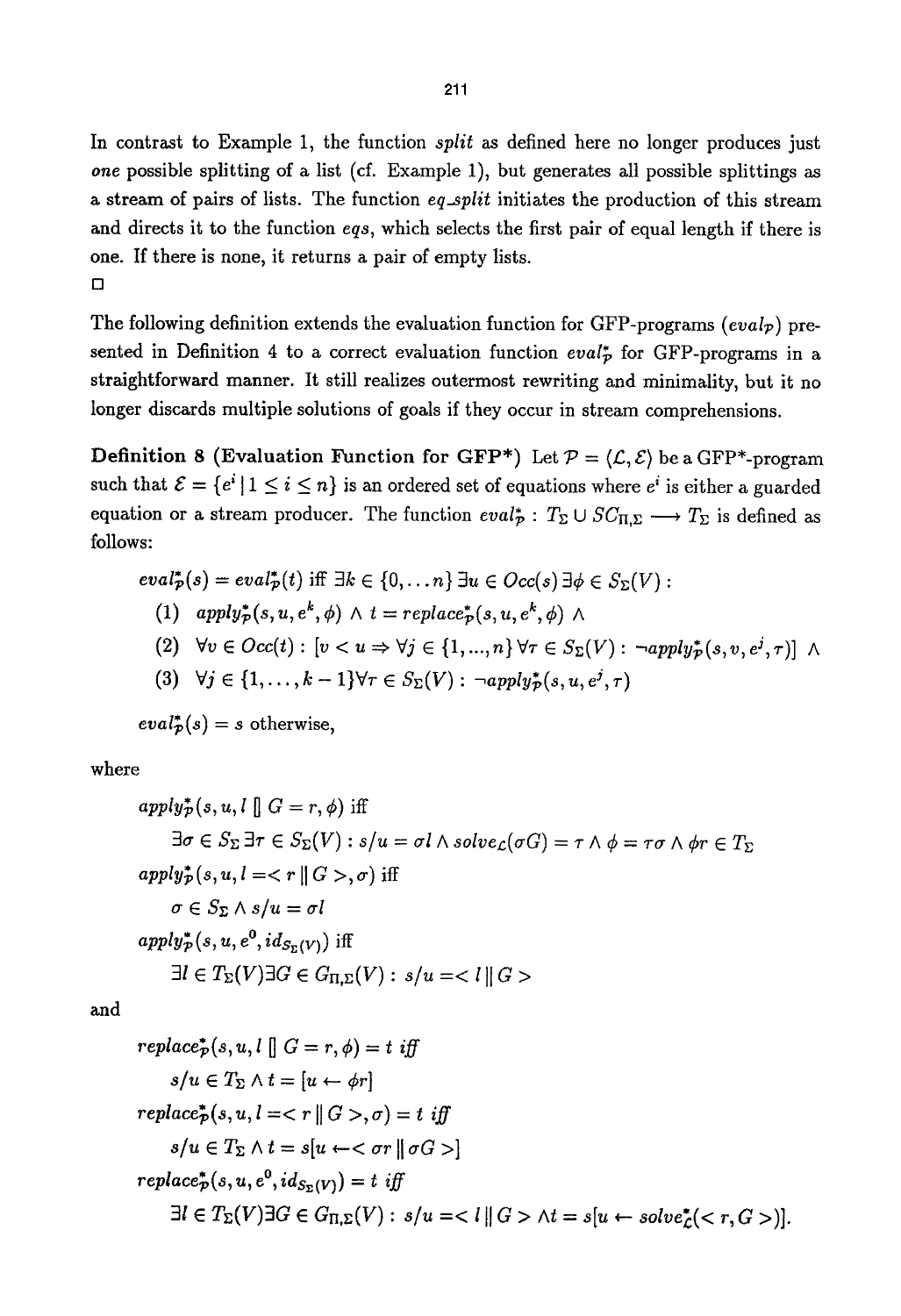and the functions  $solve_{\mathcal{L}}: G_{\Pi,\Sigma} \longrightarrow S_{\Sigma}(V)$  and  $solve_{\mathcal{L}}^*: T_{\Sigma}(V) \times G_{\Pi,\Sigma}(V) \longrightarrow T_{\Sigma}$  must satisfy the following conditions:

- (1) If  $solve_{\mathcal{L}}(G) = \tau$  then  $G \vdash_{\mathcal{L}} \tau$ , and
- (2)  $solve^*(r, G) = s$  iff  $\langle r | | G \rangle \Longrightarrow_{\mathcal{L}} s$

 $\Box$ 

**Theorem 9** Let P be a GFP<sup>\*</sup>-program and  $s, t \in T_{\Sigma}$ . If  $eval_{\mathcal{D}}^*(s) = t$  then t is a P*normalform of s.* 

*[]* 

The evaluation function defined above treats streams (generated by a realization of the function  $solve^*$ <sub>c</sub>) as a whole. This has two drawbacks: when a goal of a stream comprehension has infinite solutions, evaluation will not terminate and eventually not all values represented by a stream comprehension wiI1 be needed. For example, the computation

$$
eq\_split([1,2]) = eqs(split([1,2]))
$$
  
= eqs( $(L1, L2)$  || append( $L1, L2$ , [1,2])>)  
= eqs( $([], [1,2])$ , ([1],[2]), ([1,2],[])>)  
= ...  
= ([1],[2])

w.r.t.  $P_3$  (Example 3), only needs the first two elements of the stream produced by *split([1,2]).* 

Therefore, a lazy evaluation strategy for stream comprehensions is required. A corresponding evaluation function can be defined by means of continuations which involves also a continuation semantics for Prolog ([NF89]). For the implementation of this strategy, a coroutine mechanism based on two continuations [Sch88] which represent functional and logic computations can be adopted as follows:

- (1) A functional expression is evaluated until it suspends. This evaluation can be eager or lazy.
- (2) The evaluation suspends when it demands an element from a stream which is not yet provided. By means of the stream description a logical computation is started.
- (3) A failure returns the empty stream.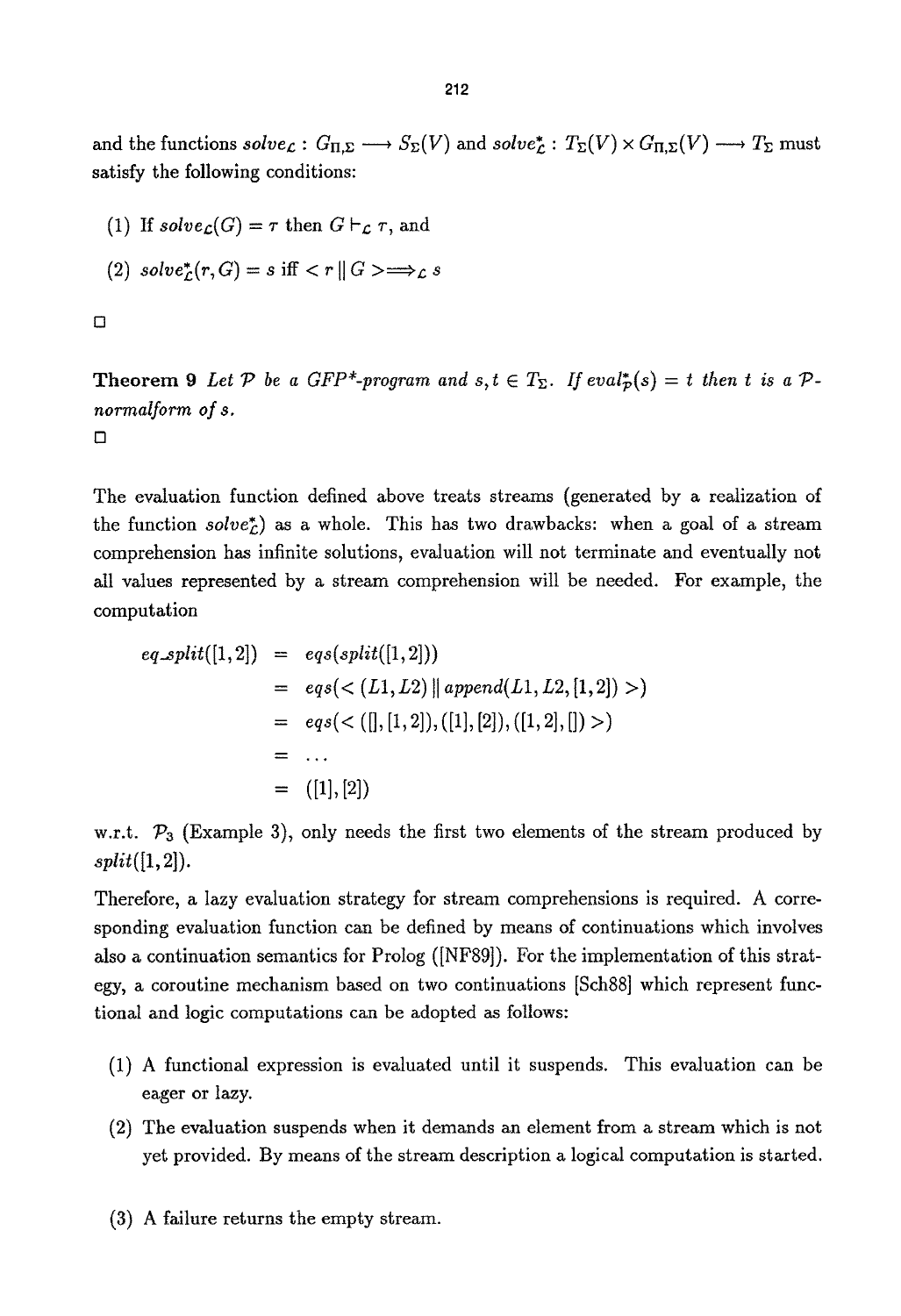- (4) A success of the logical goal causes the suspension of the logical evaluation. A stream constructed of the solution element and a tail element is returned. The tail element describes the computation of the rest stream in terms of the suspended goal.
- (5) The functional computation which consumes the stream is resumed.

Stream producers and guarded equations can co-exist in GFP\*-programs and can be used in different ways. If one does not care about non-determinism of goals and if one solution is sufficient, guarded equations are the appropriate way to program. If one needs more than one solution, or if one cares *which* solution a goal can have, stream producers should be used.

In particular, there is the following difference between stream comprehensions and guards: if a guard does not succeed, the corresponding equation is not applicable. If the goal of a stream comprehension does not succeed, the result is the empty stream.

## **4 Related Work**

In the recent years, a great number of proposals for the integration of the logic and the functional programming paradigms has been developed. It is beyond the scope of this paper to summarize them all. For a systematic approach to classify them, see [GL90].

Guarded Functional Programming has essential analogies with conditional term rewriting systems ([Kap84, Boc86]), where the conditions correspond to guards. But in the latter approach, the conditions themselves are equational goals, too, and they have to be solved w.r.t, the whole equational program, and not w.r.t, a separated logic program as in GFP. As a consequence, approaches based on conditional term rewriting cannot be implemented by the coroutining mechanism outlined in the last section. They have to deal with general equation solving which is usually realized by narrowing [116189, Boc90] and causes serious computational and efficiency problems [Boc87]. Less general, that is less powerful but more efficient approaches restrict the use of eqational theories within logic programs to reduction of ground terms [SY86, Go188].

Stream comprehensions in GFP\* are comparable to list comprehensions in Miranda [Tur87]. The "qualifiers" of a list comprehension in Miranda are list generators, i.e. functional expressions evaluating to a list. In  $\text{GFP*}$  the qualifiers are Horn logic goals which evaluate to a list of substitutions. Another approach is followed in Hope with absolute set abstraction [DFP86]: equational goals are used to specify set comprehensions, The goals refer to an (unconditional) equational program and they are solved by means of narrowing.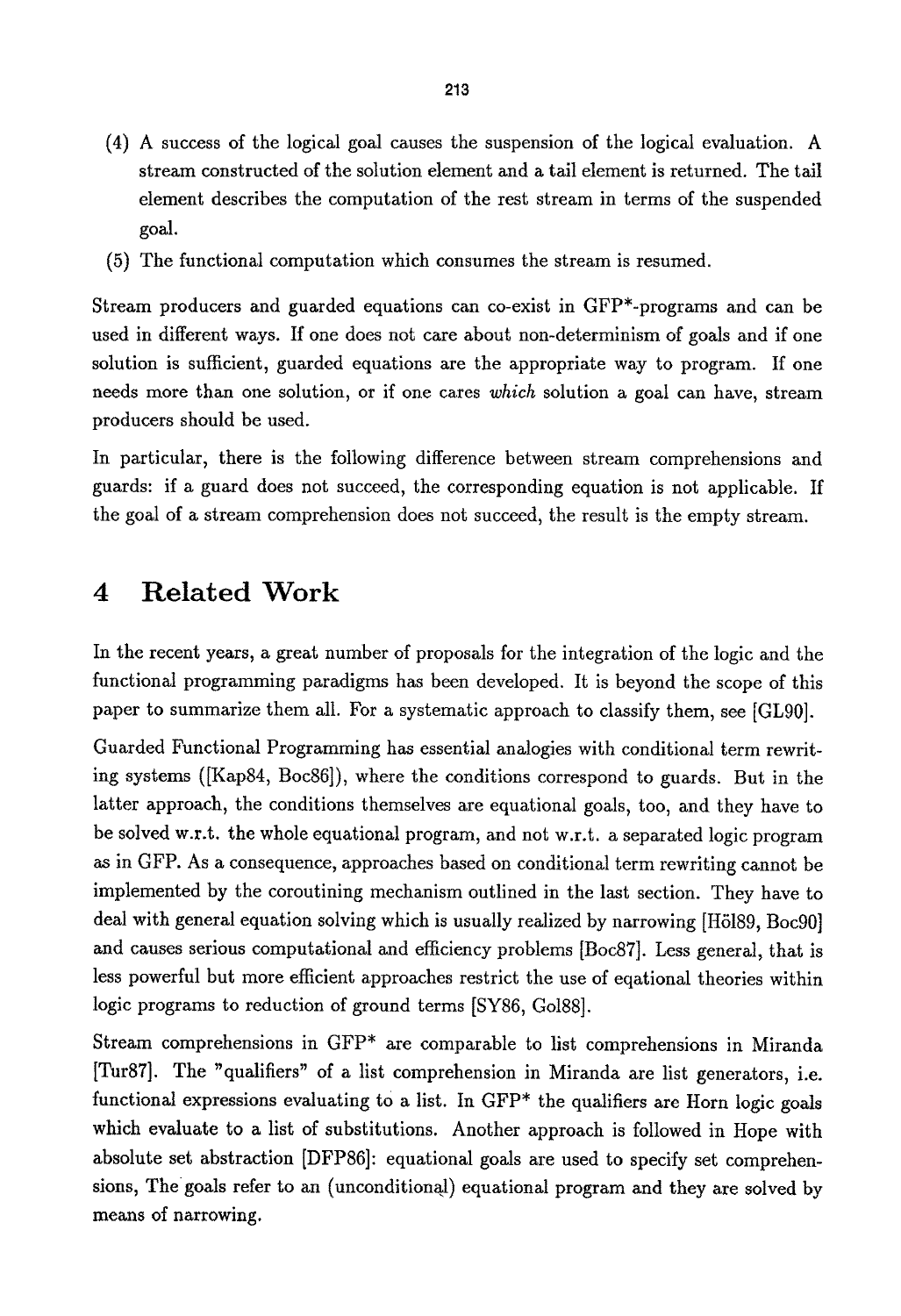A extension to functional programming which is not based on set or list comprehensions and compares to GFP is *Constraint Functional Programming* (CFP, [DGS9]): general constraints over a constraint system correspond to guards in GFP, and constraint solving in the constraint system corresponds to SLD-resolution. If one considers Horn logic with SLD-resolution as a special constraint system, GFP is a special case of constraint functional programming. On the other hand, whereas constraint systems are defined over special domains, the domain of computation used in GFP is a most general one, namely the initial term algebra. The approach to exploit non-determinism presented here can be adapted to CFP, too.

A more powerful extension of CFP is *Constraint Equational Deduction* (CED, [DG90]), where functional term rewriting is replaced by equational deduction. As for all other approaches based on equational logic, efficient implementation of CED is a crucial and as yet unsolved problem, because one has no conceptual separation of functional and logic computations.

# **5 Conclusions**

Guarded functional programming (GFP) is an approach to the integration of functional and logic programming where both paradigms are still conceptually separated and separately implementable. Its drawback is that the non-determinism is always treated by committed choice of solutions of Horn logic goals and multiple solutions cannot be dealt with.

In this paper, we have introduced the concept of stream comprehensions to guarded functional programming (GFP\*): the evaluation of a Horn logic goal results in a stream of solutions (substitutions) which generates a stream of functional expressions (the substitutions are successively applied to the same term). The resulting stream of expressions can be consumed in the expression where the stream comprehension occurs. Thus we are able to exploit the power of non-determinism which is inherent in logic programming also in functional expressions. A lazy evaluation strategy for stream comprehensions enables to cope with infinitely many solutions of goals, and to avoid unnecessary computations. We have presented a reduction semantics and a correct evaluation function for both, guarded functional programming and guarded functional programming with lazy streams. We have outlined an implementation of the lazy evaluation strategy which is based on interleaving functional and logic computations.

A precise formal specification of this operational model can be achieved by defining a continuation semantics which will be subject of future work. Furthermore, we are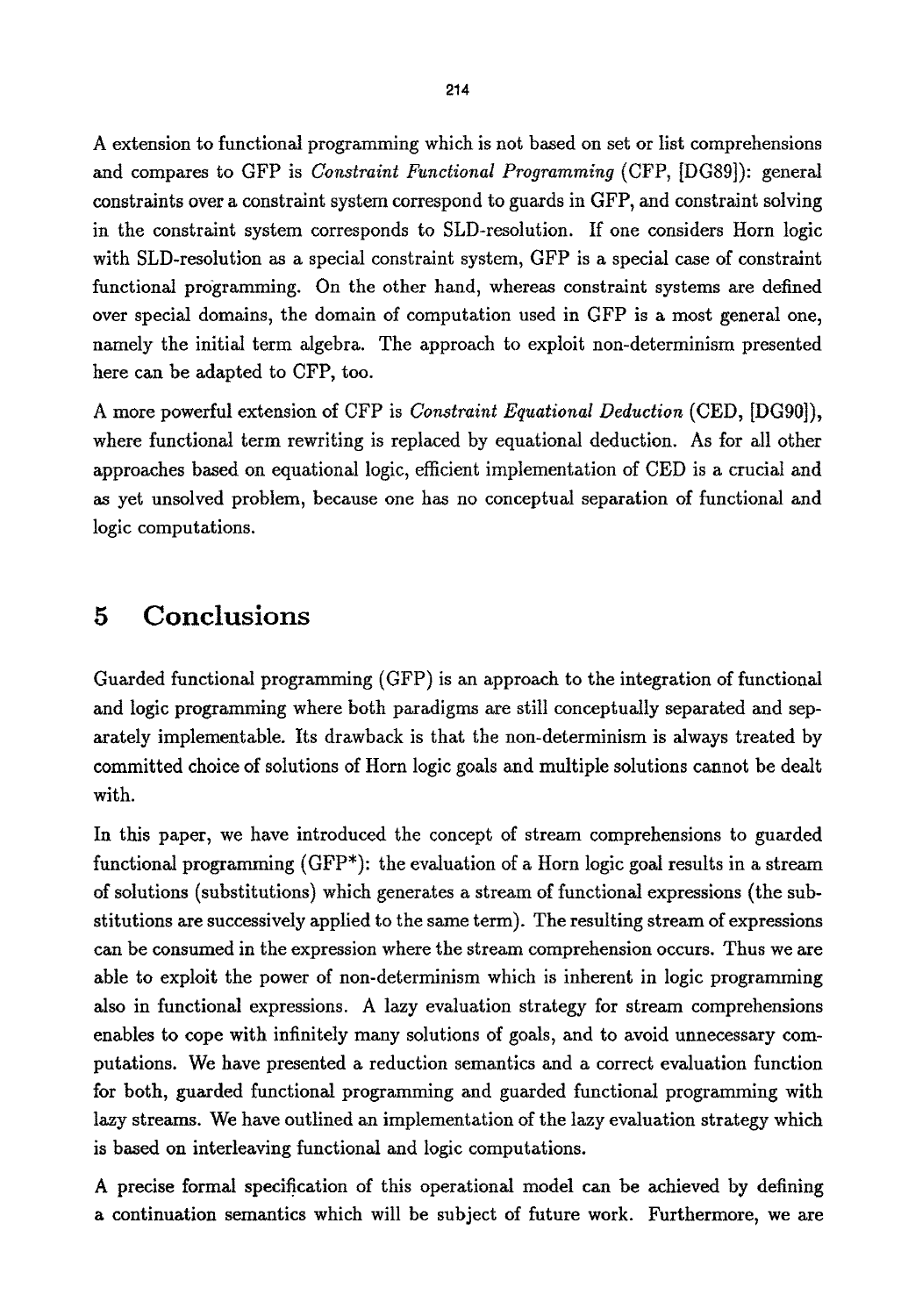currently extending the guarded functional language *Guarded Term ML* [Loc88] and its implementation based on an abstract machine which integrates functional and logic components [Loc90] to support stream comprehensions and their lazy evaluation.

Further extensions to GFP\* are intended to include facilities to deal with functional expressions also in the logic world. This can be achieved by extending the unification algorithm. In order to keep the functional nature, we do not envisage full equational unification but *functional unification* in the style of [SY86] or [Go188]: expressions are reduced to their normalform before unification. An implementation of this concept can still be achieved with the coroutine mechanism described in section 3.

## **Acknowledgements**

We are grateful to our colleagues of the ESPRIT Basic Research Action PHOENIX at GMD Kartsruhe, Imperial College and University of Nijmegen. They provided an excellent research environment, and this work has been influenced by endless discussions with them. Special thanks to Nick Graham for carfully reading earlier drafts of this paper.

#### **References**

- [Boc86] Alexander Bockmayr. Conditional rewriting and narrowing as a theoretical framework for logic-functional programming -- a survey. SEKI MEMO, Univ. Kalserslantern and Univ. Karlsruhe, 1986.
- [Boc87] A. Bockmayr. A Note on a Canonical Theory with Undecidable Unification and Matching Problem. *J. Autmated Reasoning 3,* pages 379-381, 1987.
- [Boc90] A. Bockmayr. *Beitr~ge zur Theorie des logisch-funktionalen Programmierens.* PhD thesis, Universität Karlsruhe, Fakultät für Informatik, July 1990.
- [CG86] Keith Clark and Steve Gregory. PARLOG: Parallel Programming in Logic . *ACM TOPLAS,* 8(1):1-49, Jan. 1986.
- [DFP86] J. Dartington, A.J. Field, and H. Pull. The unification of functional and logic languages. In D. DeGroot and G. Lindstrom, editors, *Logic Programming,* pages 37-70. Prentice-Hall, Englewood Cliffs, New Jersey, 1986.
- [DG89] John Darlington and Yike Guo. Constraint functional programming. Technical report, Imperial College, November 1989.
- [DG90] J. Darlington and Yi-Ke Guo. Constraint Equational Deduction. In Proc. *CTRS'90, Montreal, Canada,* June 1990. (to appear in LNCS).